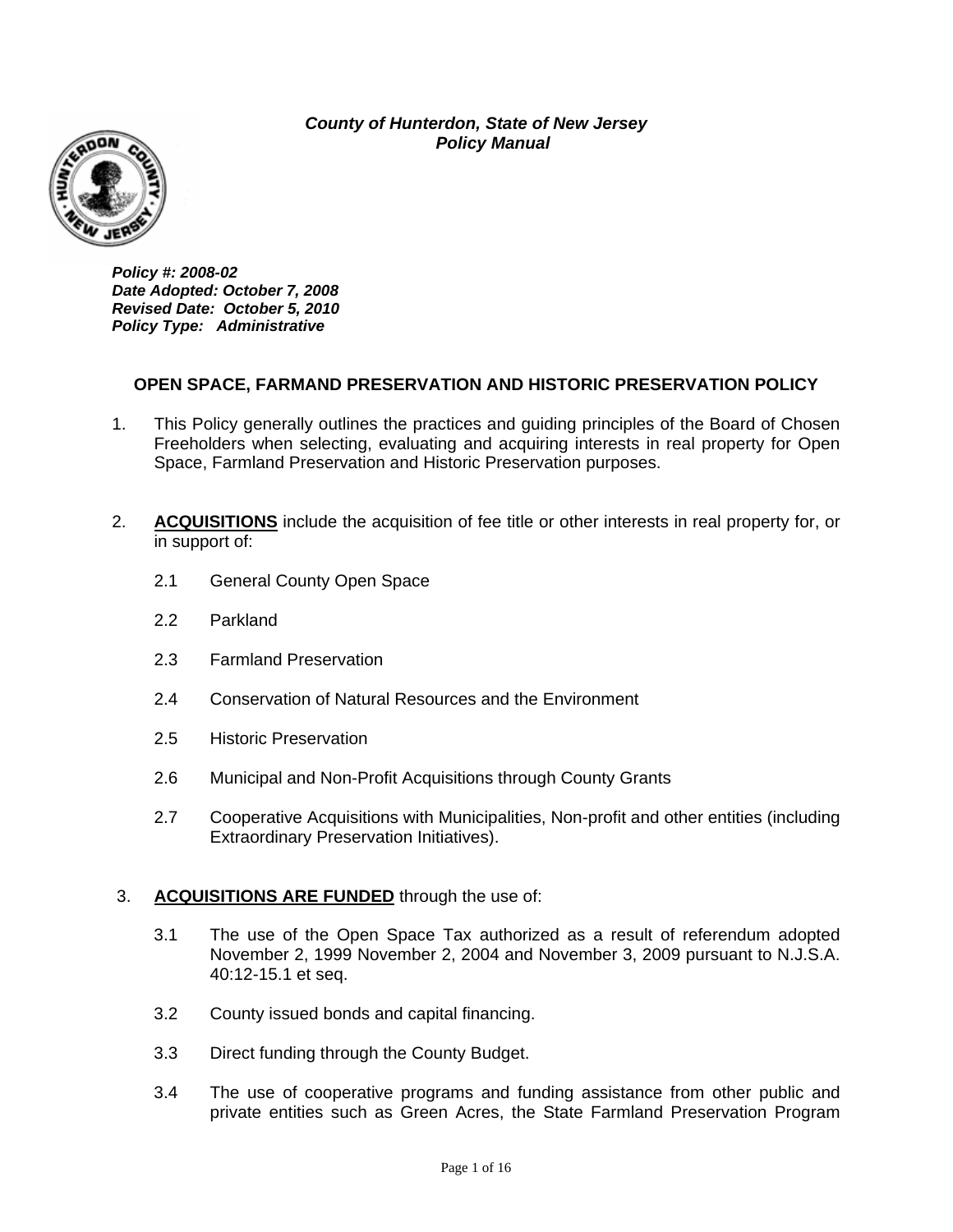and cooperative purchases with Hunterdon County municipalities or private nonprofit entities.

3.5 The utilization of dedicated gifts or bequests.

4. **MASTER PLANS.** The County has developed master plans which broadly identify some of the County's objectives in connection with Open Space Acquisition:

- 4.1 The Open Space, Farmland and Historic Preservation Trust Fund Plan, dated June, 2000.
- 4.2 The Hunterdon County Comprehensive Farmland Plan adopted December 4, 2008.
- 4.3 The Hunterdon County Master Plan Sites of Historic Interest component, dated November 1979.
- 4.4 The Hunterdon County Growth Management Plan adopted December 2007.
- Note: The Hunterdon County Park and Recreation Master Plan 2000 was prepared for the former Board of Recreation Commissioners. While it suggests potential strategies for Park acquisitions it has not been formally adopted by the Board of Chosen Freeholders.

5. **THE OBJECTIVES OF ACQUISITIONS** are to preserve, to the extent possible, Hunterdon County's natural resources and the ability for the land to be used and enjoyed by the public, when appropriate, as unobtrusively and modestly as possible. In some instances, this objective is accomplished with title ownership remaining in private hands, such as the continued use of property for farming (Farmland Preservation), the continued private use of historic buildings (Historic Preservation) and those instances where the County acquires easements on privately owned land to conserve or preserve important resources or natural features (Natural Resources and the Environment).

## 6. **COUNTY STAFF**

- 6.1 **The County Open Space Coordinator** is the individual employed by the Freeholders to facilitate the acquisition of lands for parks, open space and historic purposes and interests by municipalities and nonprofit entities through coordination with the Departments of Parks and Recreation, the Planning Department and the Cultural & Heritage Commission.
- 6.2 **The CADB Administrator** is the individual employed by the Freeholders within the Planning Staff to facilitate the acquisition of Development Easements under the New Jersey State Farmland Acquisition program. The application and closing process is facilitated by the County Agricultural Development Board (CADB) and its staff.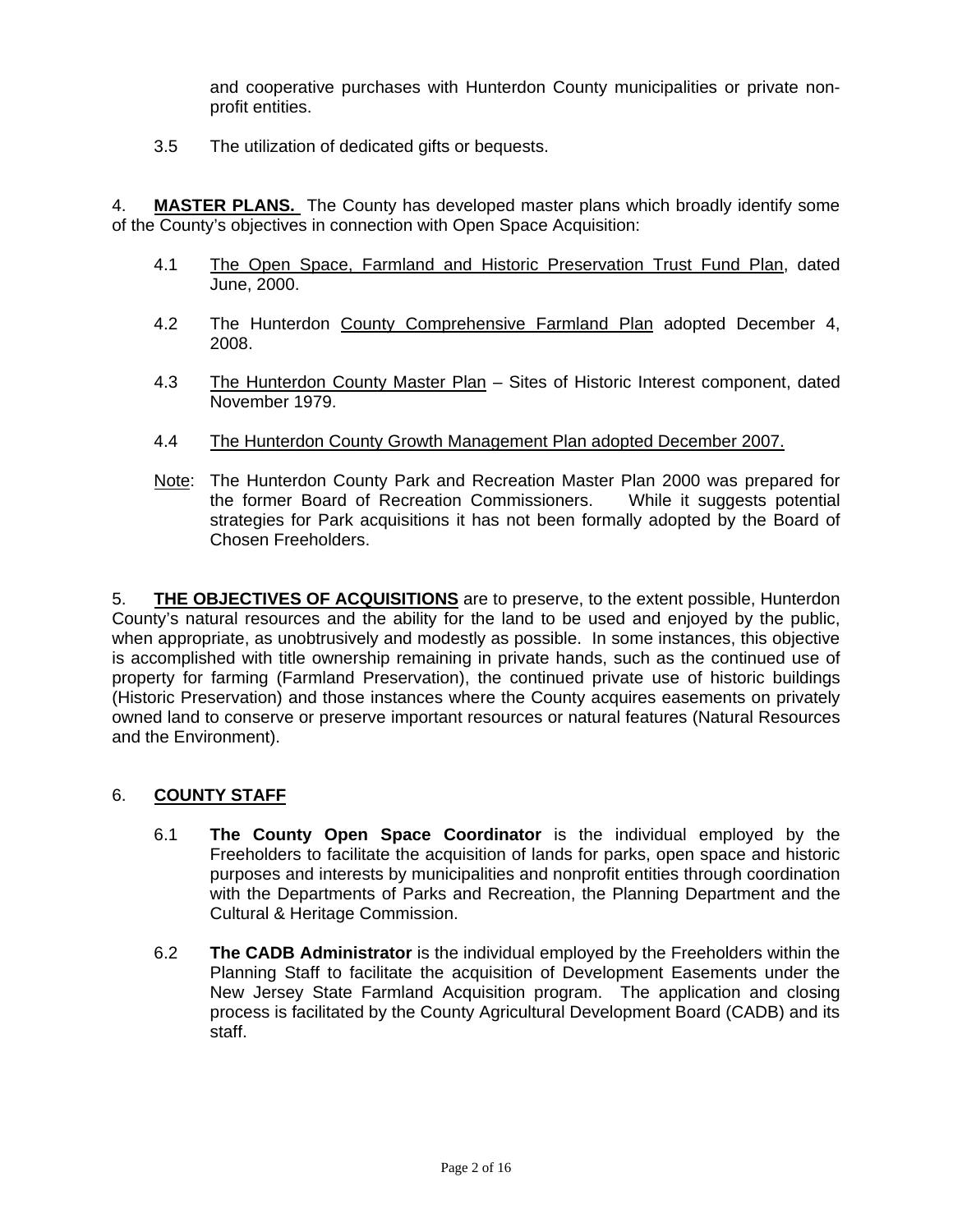## 7. The **COUNTY PROGRAMS FOR ACQUISITIONS** include:

- 7.1 Direct County Acquisitions for Parkland, Open Space or Conservation of Natural Resources and the Environment.
- 7.2 Cooperative Acquisitions with Municipalities, Non-profits and other entities (including Extraordinary Preservation Initiatives).
- 7.3 Providing grant funds to municipalities and non-profit organizations to assist in their acquisitions.
- 7.4 Farmland Preservation
- 7.5 Historic Preservation

### 8. **ANNUAL REPORTS**

8.1 **Annual Report of Open Space Coordinator and County Director of Parks and Recreation.**

**Objective**: The objective of General Open Space and Parkland Acquisition is to purchase land in connection with the County Park System to be used for active or passive recreation.

On or before September  $1<sup>st</sup>$  of each year, the Open Space Coordinator, in consultation with the Director of Parks and Recreation, shall present an Annual Report to the Freeholders. The report shall include, as a minimum, the following:

- 8.1.1 An **Inventory** of all Parks properties or interests owned by the County as of July  $1<sup>st</sup>$  of that year. The list shall contain such information as the Open Space Coordinator, Parks Director or the Freeholders determine is important or appropriate. At a minimum the inventory shall include:
	- a. Date the property was acquired.
	- b. Municipality, Block and Lot of the property
	- c. Size of the parcel (acreage).
	- d. The acquisition price.
	- e. Whether there are any buildings on the parcel, and for what purpose the improvements are currently being utilized.
	- f. The present use of the property and whether it is used for passive or active recreation.
- 8.1.2 **A list of any pending acquisitions**, that is, parcels or interests under contract of purchase. The list shall include such information as the Open Space Coordinator, Parks Director or the Freeholders determine is important or appropriate. At a minimum the list shall include:
	- a. Date of the Contract
	- b. Name of the Grantors.
	- c. Municipality, Block and Lot number and acreage of the parcel.
	- d. Contract purchase price
	- e. Estimated closing date.
	- f. Whether there are any buildings on the property and how they will be used after closing.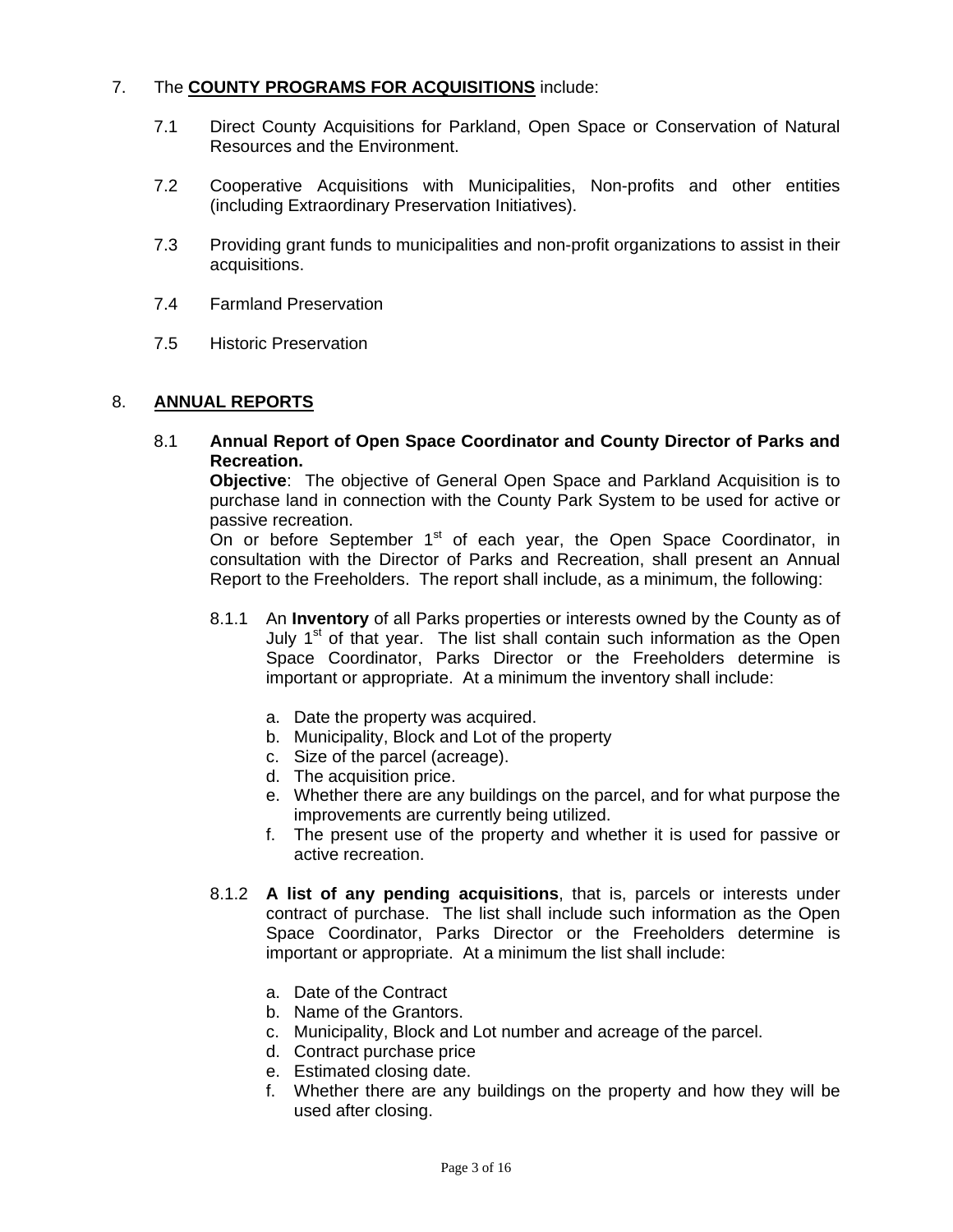- g. The purpose of the acquisition or how the property will be used after closing.
- h. Funding sources and percentage of any funding partners.
- 8.1.3 **A Plan outlining the Acquisition Objectives** which the Director of Parks wishes to pursue during the next calendar year. The list shall include all of the information contained in Section 8.1.2 above. In addition, for each parcel the Parks Director shall indicate the projected budget for acquisition. An additional list shall be prepared for public information, from which shall be redacted identifying information which would compromise the county's ability to negotiate.
- 8.1.4 A **confidential component** describing all then active negotiations for the acquisition of any parcel and the status of those negotiations.
- 8.1.5 The Open Space Coordinator and the Parks Director shall present a **Requested Budget for Parks Acquisition** purposes for the following budget year.
- 8.1.6 The Open Space Coordinator shall be primarily responsible for drafting the report. The Parks Director shall review and jointly present the report.

#### 8.2 **Annual Report of Farmland Preservation (CADB) Administrator**.

**Objective**: The objective of Farmland Preservation Acquisition is the long-term preservation of significant masses of reasonably contiguous agricultural land for the maintenance and support of increased agricultural production as the first priority use of that land.

On or before September  $1<sup>st</sup>$  of each year, the CADB Administrator shall present an Annual Report to the Freeholders. The report shall include, as a minimum, the following:

- 8.2.1 An **inventory** of all Farmland Preserved properties for which the County holds a Deed of Easement as of July  $1<sup>st</sup>$  of that year. The list shall contain such information as the CADB Administrator or the Freeholders determine is important or appropriate. At a minimum the inventory shall include:
	- a. Date the Development Easement was acquired.
	- b. Municipality, Block and Lot of the property.
	- c. Acreage of the parcel.
	- d. The acquisition price.
- 8.2.2 **A list of any pending acquisitions**, that is, farms for which development rights are under contract of purchase. The list shall include such information as the CADB Administrator or the Freeholders determine is important or appropriate. At a minimum the list shall include:
	- a. Date of the Contract
	- b. Name of the Grantors.
	- c. Municipality, Block and Lot number and acreage of the property
	- d. Contract purchase price and estimated cost share breakdown
	- e. Estimated closing date.
	- f. Funding sources and percentage contribution of funding partners.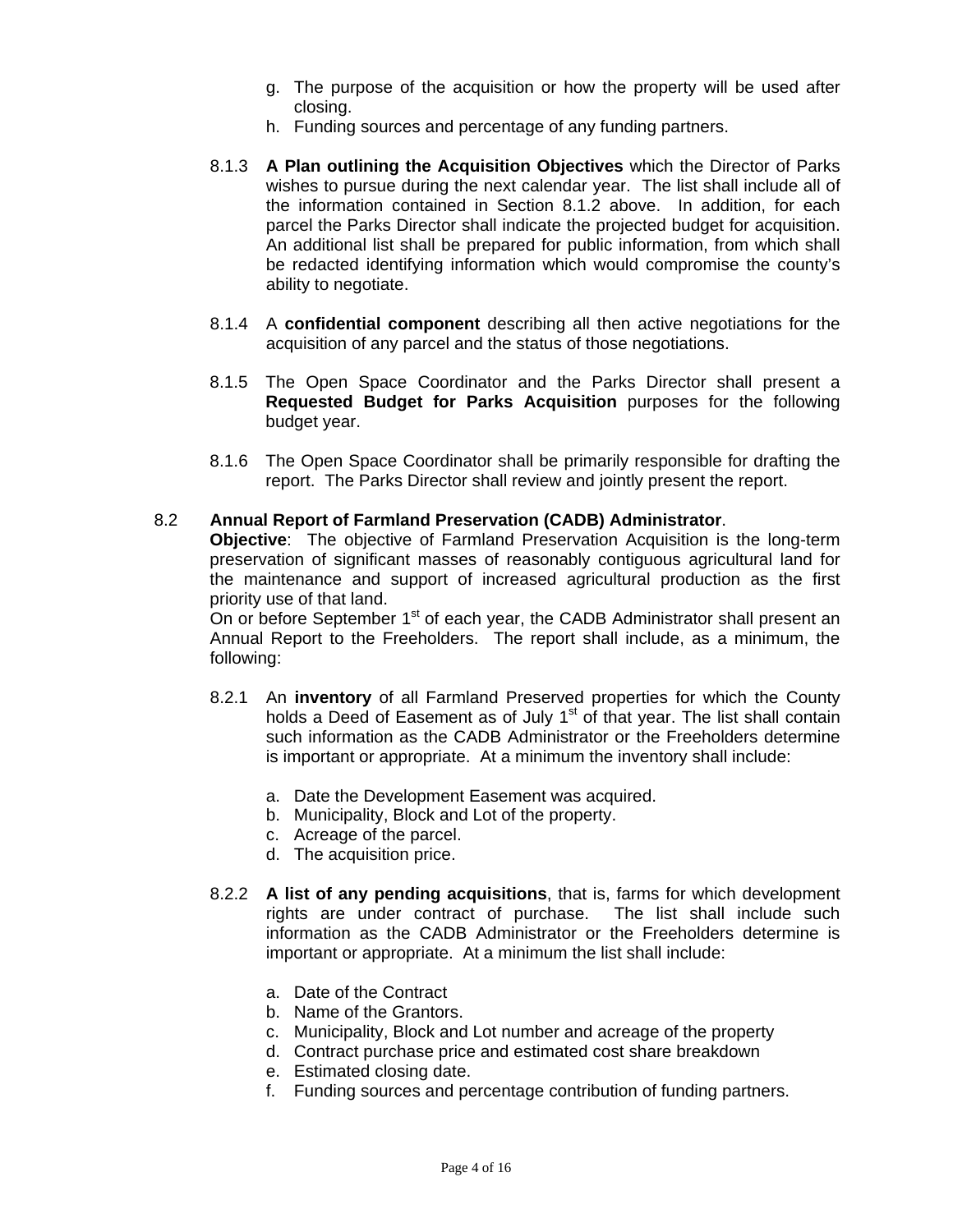- 8.2.3 **A Plan outlining the Acquisition Objectives** which the CADB wishes to pursue during the next calendar year. The list shall include all of the information contained in Section 8.2.2 above. In addition, for each parcel the CADB shall indicate the projected budget for acquisition. An additional list shall be prepared for public information, from which shall be redacted identifying information which would compromise the county's ability to negotiate
- 8.2.4 The CADB Administrator shall prepare a **Requested Budget for Farmland Acquisition** purposes for the following budget year.
- 8.3 **Annual Report of the Open Space Coordinator and County Cultural and Heritage Commission**

**Objective**: The objective of Cultural and Heritage Commission is to promote interest in and understanding of local history and preservation of our historic resources.

On or before September  $1<sup>st</sup>$  of each year, the Cultural and Heritage Commission shall present an Annual Report to the Open Space Coordinator. The Open Space Coordinator shall review the report and make a recommendation to the Freeholders. The report shall include, as a minimum, the following:

- 8.3.1 An **Inventory** of all County-owned historic interests owned by the County as of July  $1<sup>st</sup>$  of that year. The list shall contain such information as the Open Space Coordinator, Cultural and Heritage Commission or the Freeholders determine is important or appropriate. At a minimum the inventory shall include:
	- a. Date the property was acquired
	- b. Municipality, Block and Lot of the property
	- c. Size of the parcel (acreage)
	- d. The acquisition price (as appropriate)
	- e. Whether there are any buildings on the parcel, and for what purpose the improvements are currently being utilized
	- f. The present use of the property and whether it is used for passive or active recreation
- 8.3.2 **A list of any pending Historic Preservation Projects**. The list shall include such information as the Open Space Coordinator, Cultural and Heritage Commission or the Freeholders determine is important or appropriate. At a minimum the list shall include the information in 8.3.1 as appropriate and the following:
	- a. Name of the Grantors.
	- b. Municipality, Block and Lot number and acreage of the parcel.
	- c. Estimated preservation cost
	- d. The purpose of the preservation request, including how the property or buildings will be used.
	- e. Funding sources and percentage of any funding partners.
- 8.3.3 **A Plan outlining the Historic Preservation Objectives** which the Cultural & Heritage Commission wishes to pursue during the next calendar year based on established criteria and prioritized according to their need for rehabilitation. The list shall include all of the information contained in Section 8.3.2 above. An additional list shall be prepared for public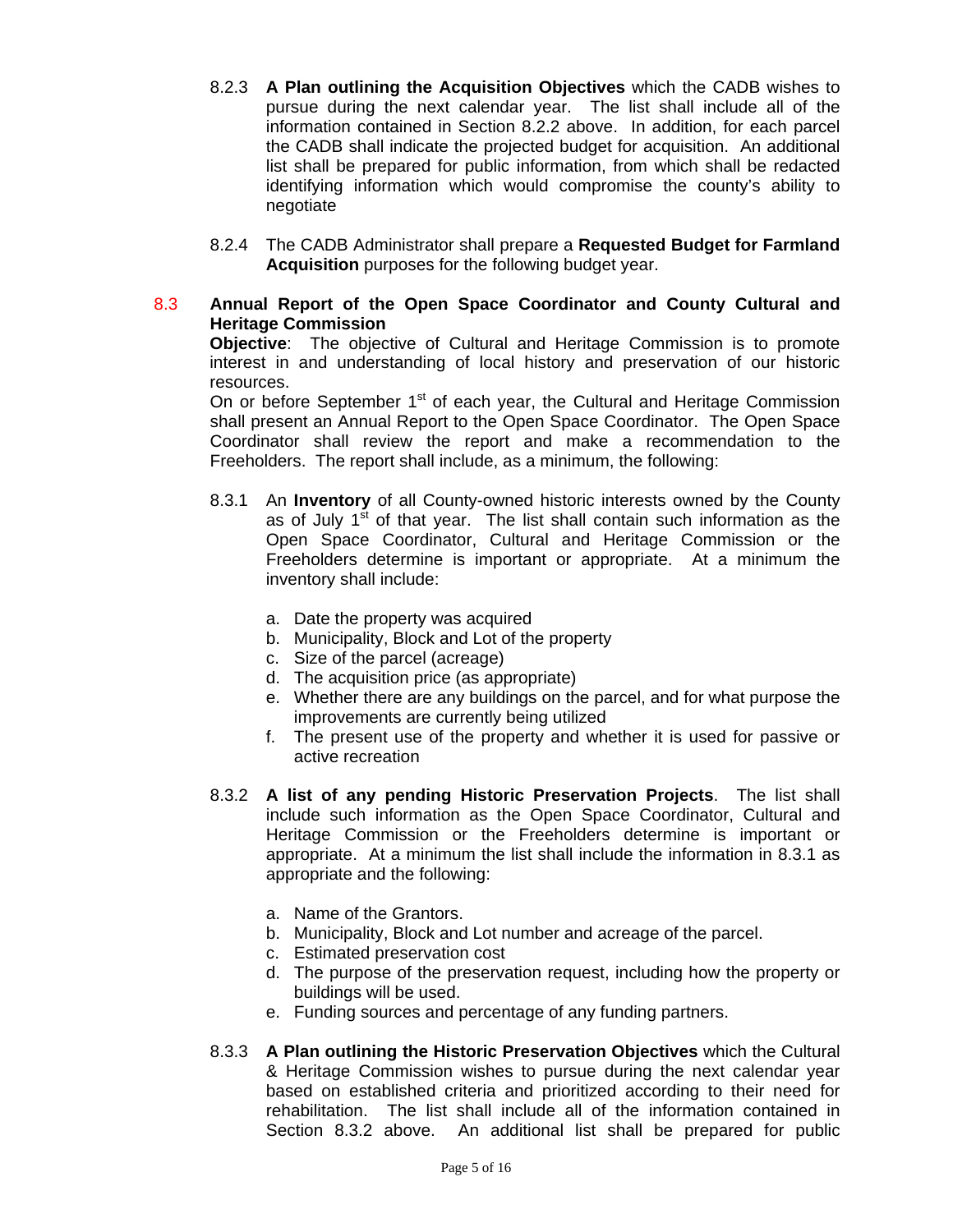information, from which shall be redacted identifying information which would compromise the county's ability to negotiate

- 8.3.4 A **confidential component** describing all active negotiations for the acquisition of any parcel and the status of those negotiations.
- 8.3.5 The Cultural & Heritage Commission shall prepare a **Requested Budget for Historic Preservation** purposes for the following budget year. The budget request shall be forwarded to the Open Space Coordinator who shall review it and make a recommendation to the Freeholders.

9. **ANNUAL MEETING** The Open Space Coordinator shall coordinate an annual meeting with the County Administrator, County Treasurer and one representative from each of the following:

- **Hunterdon County Planning Board.**
- Hunterdon County Department of Parks and Recreation.
- **Hunterdon County Agriculture Development Board.**
- **Hunterdon County Cultural and Heritage Commission.**
- Hunterdon County Department of Roads, Bridges and Engineering.
- **Open Space Acquisition Advisory Committee.**

For the purpose of preparing an annual summary-report to the Freeholder Board which includes accomplishments, issues and anticipated needs governing Open Space, County Parks, the Municipal and Nonprofit Organization, Grants Programs, Farmland Preservation and Historic Preservation, and the Cooperative Open Space program.

#### 10. **MAPPING AND RECORD KEEPING**

- 10.1 The Open Space Coordinator and the CADB Administrator shall work with the **GIS** staff and **Planning Department** to prepare a comprehensive GIS Database and map showing all parcels acquired, including General Open Space, Parkland, Farmland Preservation, Easements or other Acquisitions for Conservation of Natural Resources and the Environment, and Historic Preservation. The GIS Database and map shall identify the direct County Acquisition as well as Cooperative Acquisitions. The GIS Database and map shall indentify the properties as of the date of preparation and be submitted to the Freeholders on, or before, September 1<sup>st</sup> of each year.
- 10.2 By September  $15<sup>th</sup>$  of each year the Open Space Coordinator and the CADB Administrator shall meet with the **Freeholder Clerk** and verify that all of the property interests listed in the inventories described in 8.1.1 (page 3), 8.2.1 (page 5), and 8.3.1 (page 6) are logged and entered in the **Real Property Registry** which the Freeholder Clerk maintains under N.J.S.A. 40:12-22.

11. **FINANCIAL REPORT.** On or before September 1<sup>st</sup> of each year, the County Finance Department will prepare a written report for the Board of Chosen Freeholders including at a minimum the following:

11.1. The remaining amount then available and uncommitted in the Open Space Trust Fund as of the previous July 1.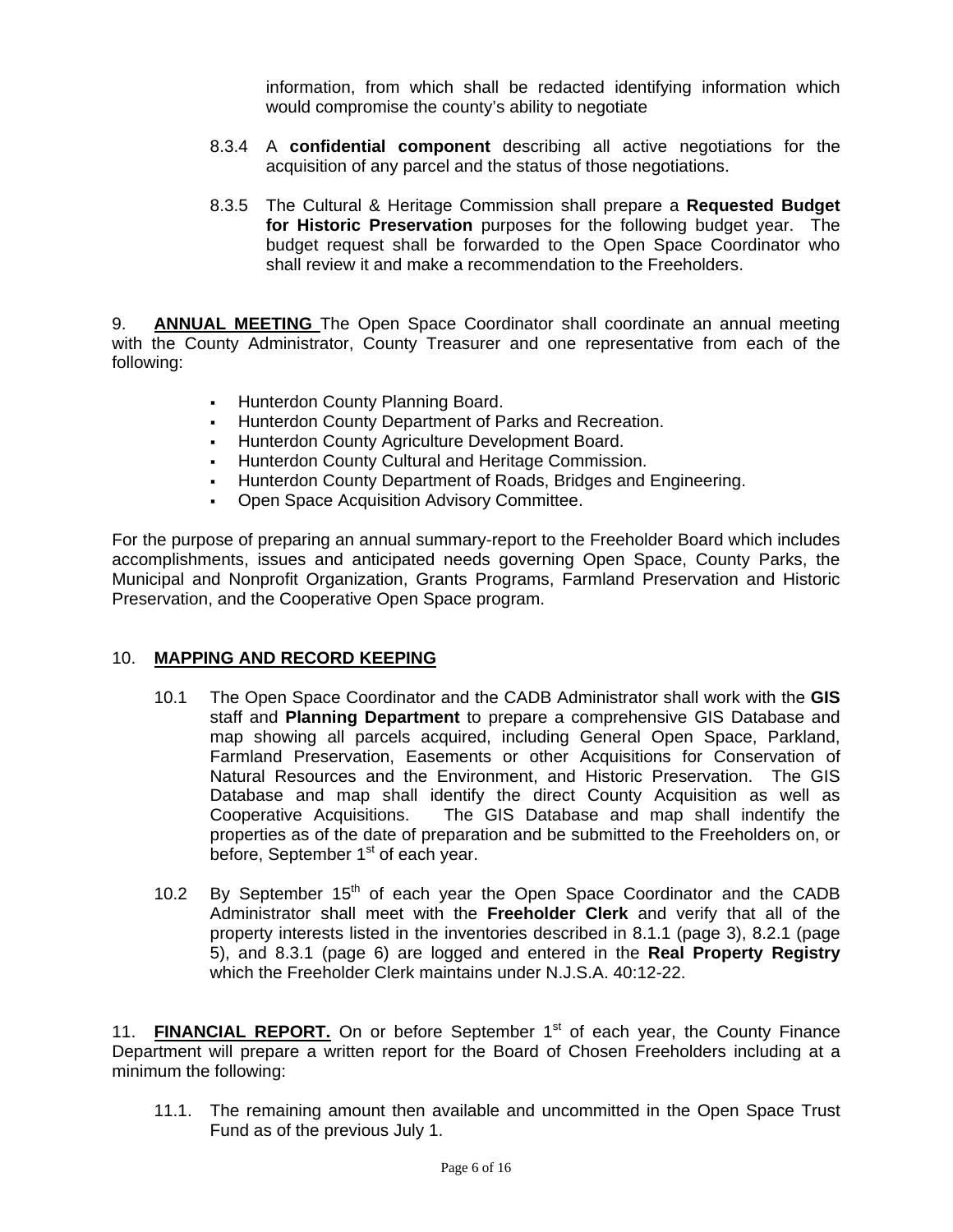- 11.2 The remaining amount then available and uncommitted on Open Space bond issues and a list of the amounts committed for acquisitions, but unspent, from those bond issues.
- 11.3 Other funds available and unexpended for Open Space purposes.

## 12. **ANNUAL FUNDING APPLICATION AND ALLOCATION**

- 12.1 **Finance Department Analysis.** Copies of the funding requests as set forth in paragraphs 9, 10 and 11 of this Policy shall be simultaneously furnished to the Finance Department. By October  $15<sup>th</sup>$  the Finance Department shall provide the Freeholders with an analysis of the requests and the projected impact of such spending requests on the County Budget and tax rate. The Finance Department may make a recommendation as to the amount that could reasonable be appropriated, given other competitive demands, to accomplish the objectives set forth and the sources for payment. The Finance Department shall provide copies of the analysis and recommendations to the Open Space Coordinator, the Parks Director and the CADB Administrator.
- 12.2 **Freeholder Review** The Freeholders will review the requests of the Open Space Coordinator, Director of Parks and Recreations, CADB Administrator and the recommendation of the County Finance Department and will endeavor to make a tentative decision on or before December  $31<sup>st</sup>$  to be effective in the next calendar year as to the following:
	- a. what amounts will be spent from the Open Space Trust Fund and for what purposes.
	- b. what additional amounts, if any, will be raised through financing or the annual budget.
	- c. what amounts will be allocated from the Open Space Trust Fund for municipal and non-profit grants.
	- d. what amounts will be allocated for cooperative acquisitions with municipalities or non-profits and the source of funds for that commitment.

The final funding decision will be made after the public hearing on the County Budget in the ensuing year.

- 12.3 **Open Space Trust Fund**. Currently the Freeholders have determined that the revenues generated under the Open Space Tax are allocated:
	- 12.3.1 Ten percent (10%) of the annual funds collected from the Open Space Trust Fund shall be annually allocated for the use by **Municipalities** in connection with the Municipal Grant Program.
	- 12.3.2 Fifteen percent (15%) of the annual funds collected from the Open Space Trust Fund shall be annually allocated for the use by **Non-Profit** organization in connection with the Nonprofit Grant Program.
	- 12.3.3 Five percent (5%) of the annual funds collected from the Open Space Trust Fund shall be annually allocated for the use in connection with **Historic** Preservation by the County, Municipalities or Charitable Conservatives.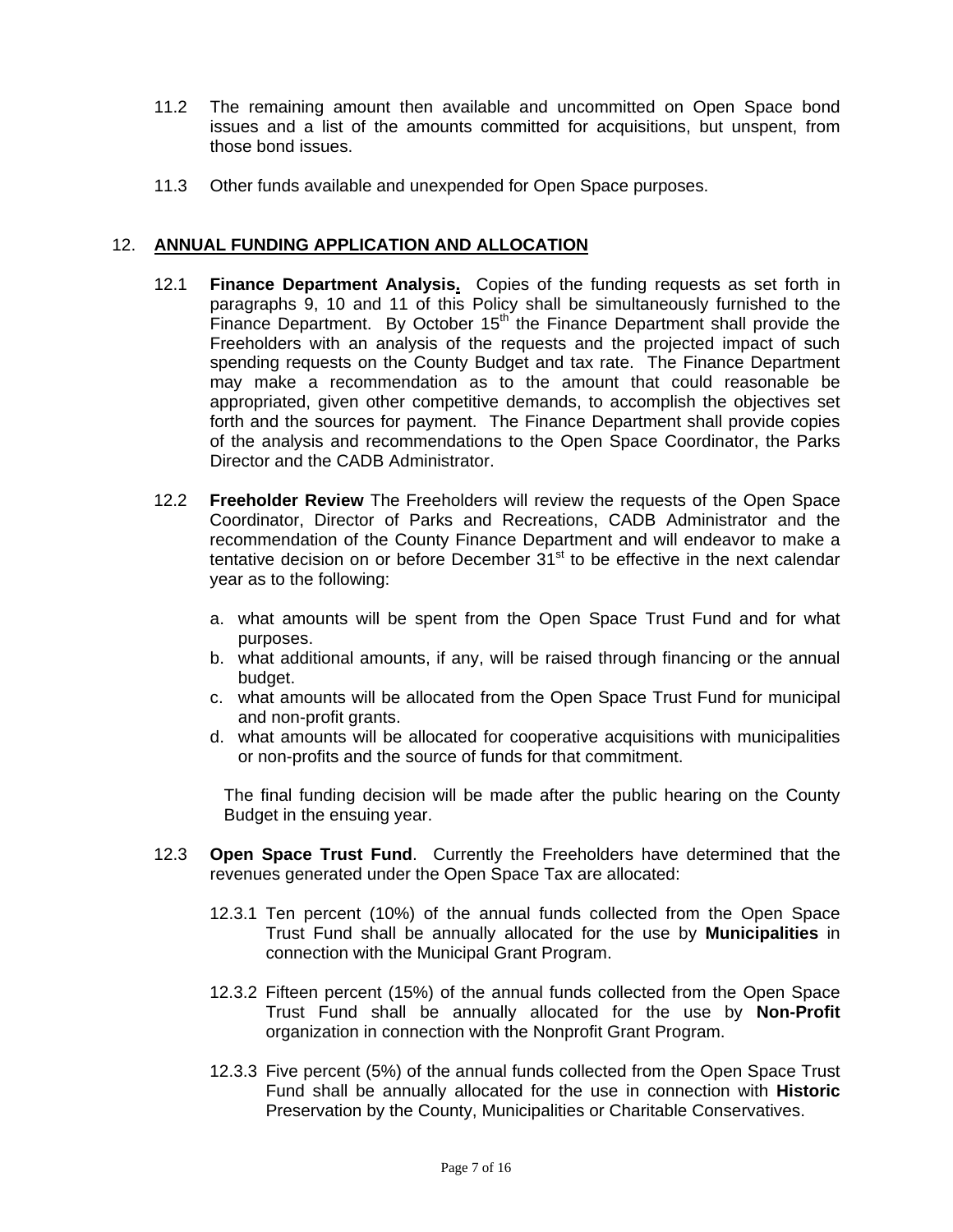- 12.3.4 Thirty percent (30%) of the annual funds collected from the Open Space Trust Fund shall be annually allocated for **Farmland** Preservation by the County as allocated by the Freeholders in their discretion annually.
- 12.3.5 Twenty-five percent (25%) of the annual funds collected from the Open Space Trust Fund shall be annually allocated for the use of Municipalities and Non-Profit organizations for use in connection with the **Cooperative** Acquisition Grant Program (including **Extraordinary** Grant Applications).
- 12.3.6 Fifteen percent (15%) of the annual funds collected from the Open Space Trust fund shall be annually allocated for **Open Space and Parkland** acquisitions by the County as authorized by the Freeholders in their discretion.
- 12.3.7 The Freeholders shall establish the allocation of Open Space Tax revenues on an annual basis as a part of the annual budgetary process.

# 12.4 **Reservation of County Open Space Trust Funds**

- 11.2.1 Requests **to bank and reserve** Municipal Grant Program funds must be accompanied by an enabling municipal Governing Body resolution.
- 11.2.2 The resolution must include a statement indicating the future intent and purpose for County Open Space Trust Funds and anticipated timeframe for utilizing Program funds. The municipality must annually renew and reserve all allocated funds.
- 11.2.3 An updated Open Space Inventory that identifies all Preserved Lands located in the municipality must, also, be submitted.

# 12.5 **Re-Allocation of Unused Funding by the Freeholder Board**

- 12.5.1 If County Open Space Trust Funds are not used within one (1) year from final approval, the Freeholder Board may re-allocate the unused funds for Cooperative Open Space Acquisition Assistance by Hunterdon County or use the funds for any specified County purposes according to the County Questions; the Hunterdon County Open Space, Farmland and Historic Preservation Trust Fund Plan; this policy and any subsequent revisions and amendments therewith, after notifying the applicant of its intentions.
- 12.5.2 If funding is not used within one (1) year from approval announcement yet the applicant has proceeded in good faith and/or encountered unforeseen difficulties in the completion of the project, the municipality may request a six-month project extension.

Extensions are subject to OSAC recommendation and Board of Chosen Freeholder approval.

Requests for project extensions must be submitted to the OSAC no less than 90 days before the project's expiration date.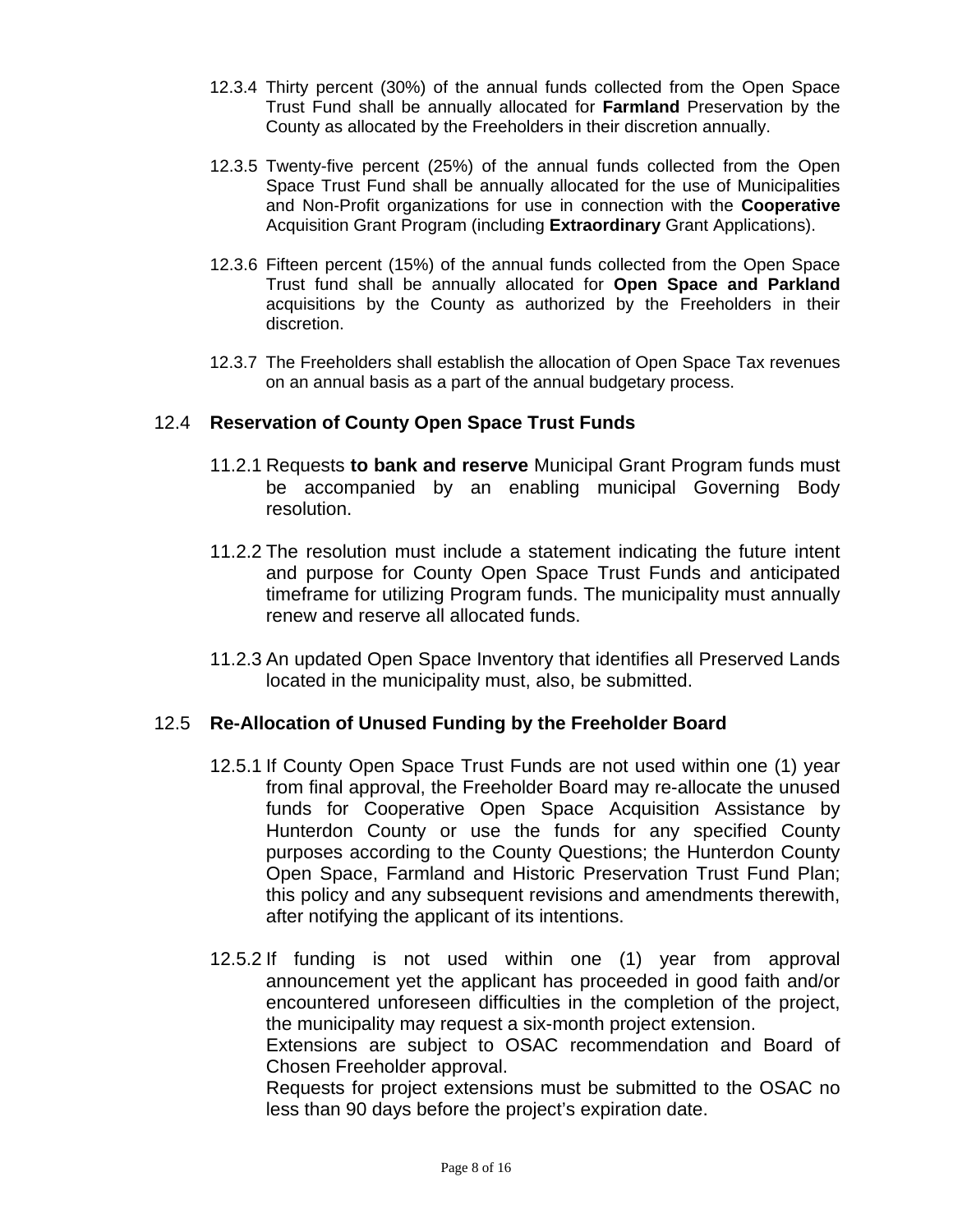13. **ACQUISITION DETERMINATION.** The Freeholders have the sole and ultimate authority for entering into Contracts for purchase of real estate or interests in real estate. Subject to the final approval of the Freeholders, acquisition decisions are made as follows:

- 13.1 **General County Open Space Acquisitions, Conservation of Natural Resources and the Environment and Historic Preservation**. The Open Space Coordinator will periodically consult with the Freeholders. The Freeholders will make determinations as to which acquisitions shall be pursued and at what price.
- 13.2 **Parkland Acquisitions**. The County Open Space Coordinator and the Parks Director will periodically consult with the Freeholders. When requests are made to pursue potential acquisitions, the Parks Director shall report as to how the acquisition is a part of a comprehensive plan for the development for Parkland throughout the County. The Parks Director shall also indicate how the acquisition is consistent with the annual plan submitted by the Parks Director the previous September 1<sup>st</sup>. The Freeholders will make determinations as to which parcels shall be pursued, and at what price.
	- 13.3 **Farmland Preservation Acquisitions**. The CADB Administrator will periodically consult with the Freeholders and provide information as to the applications which the CADB has received and make recommendations for approval. The Freeholders will make determinations as to which parcels shall be pursued.
		- 13.3.1 The CADB Administrator will report the extent to which the proposed acquisition is consistent with the County Comprehensive Farmland Preservation plan.
		- 13.3.2 The CADB Administrator will indicate the extent to which State and local municipal funds are available to assist with the acquisition.
		- 13.3.3 Each application will be evaluated by the CADB in accordance with criteria established by it and pursuant to criteria established by the State Agricultural Development Committee.
- 13.4 **Municipal and Non-Profit Grant Program**. The County has established a separate program enabling municipalities and non-profit entities to utilize a portion of the Open Space Tax Trust fund for acquisitions. The procedure for obtaining such grants is contained within the Section 14 and further defined within the Procedures Manual referenced below.
- 13.5 **Cooperative Purchases with Municipalities and Non-Profits**. The County has established a separate program for making decisions concerning pursuing cooperative purchases with Hunterdon County municipalities and non-profits. That procedure for obtaining such grants is contained within Section 14 and further defined within the Procedures Manual referenced below.
- 13.6 **Historic Preservation Program.** The Open Space Coordinator will periodically consult with the Freeholders and provide information as to the applications which the Cultural and Heritage Commission have received and make recommendations for approval. The Freeholders will make determinations as to which projects shall be pursued.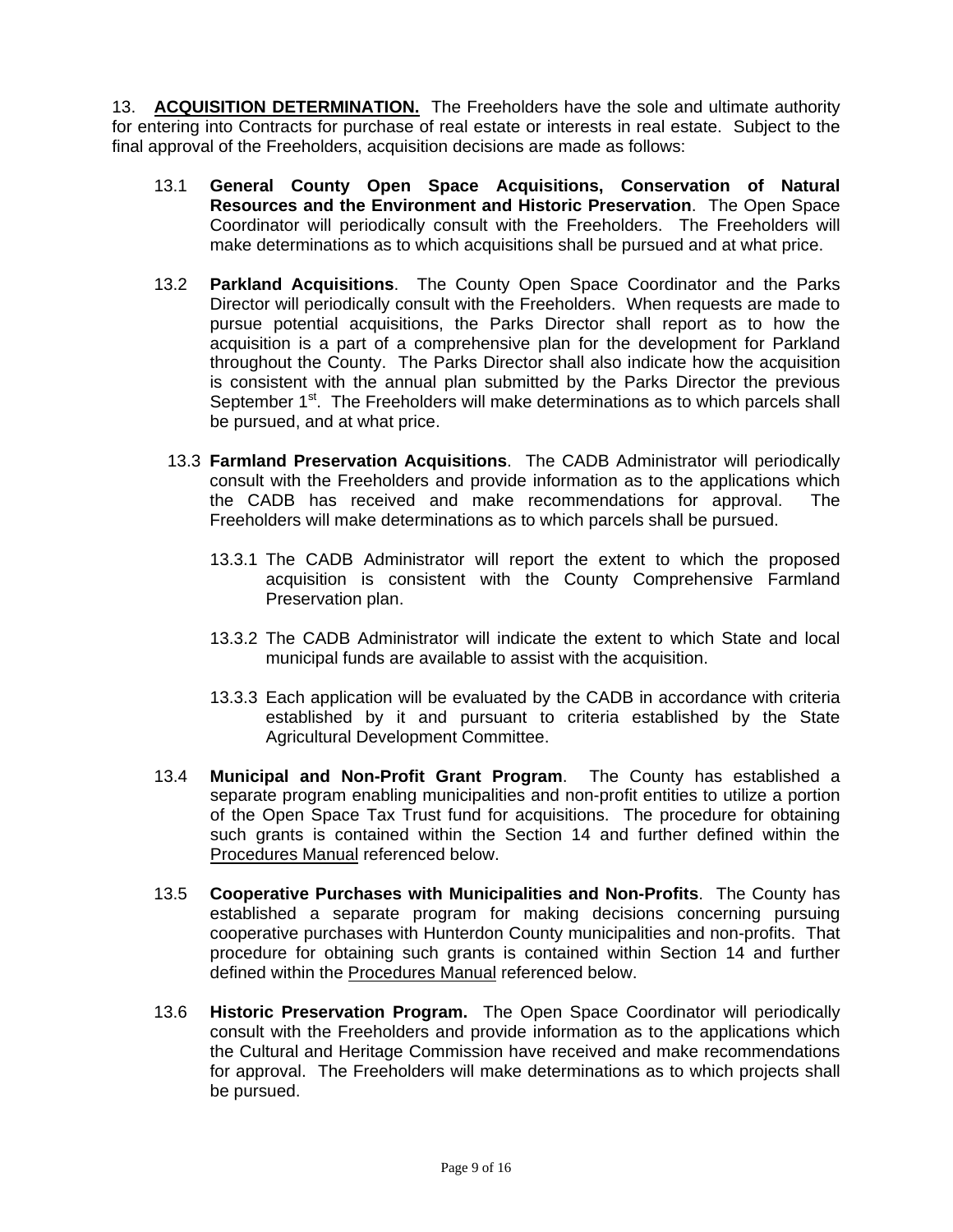- 13.6.1 The Open Space Coordinator will report the extent to which the proposed project is consistent with objectives of this policy and will indicate to which State and local municipal funds are available to assist with the acquisition.
- 13.6.2 Each application submitted between January 1 and April 1 of each year will be forwarded to the Cultural and Heritage Commission for review and recommendation in accordance with criteria established by it and pursuant to criteria established by the State Historic Preservation Office in accordance with the procedures outlined in the Hunterdon County Open Space, Farmland and Historic Preservation Trust Fund Program Procedures Manual.

# 13.7 **Rendering of Decisions**

- 13.7.1 The OSAC shall review and evaluate all applications and shall prepare and submit a written recommendation to the Board of Chosen Freeholders for approval of all County Open Space Trust Funds and grants. The OSAC shall evaluate, score and rank all Nonprofit and Cooperative grant applications using the priority Evaluation System. The Cultural and Heritage Commission shall review and evaluate all Historic Preservation grant applications using the criteria developed by the Commission and shall forward its recommendations to the OSAC. The OSAC shall submit its funding recommendations to the Freeholder Board following its completed review and evaluation for approval of all funds.
- 13.7.2 The Board of Chosen Freeholders will not consider any application or request for County Open Space Trust Funds for a project which has not been reviewed pursuant to this policy.
- 13.7.3 Once the Freeholder Board has made the final decision to approve County Open Space Trust Funds, the OSAC shall send a copy of the Resolution to the applicant or its designated liaison including any procedural requirements or conditions for payment authorization.
- 13.7.4 The approved applicant shall have one (1) year to complete all project submission requirements and expend its authorized allocation of funds.

### 14. **MUNICIPAL AND NON-PROFIT GRANT PROGRAM, COOPERATIVE OPEN SPACE ACQUISITIONS**.**AND HISTORIC PRESERVATION GRANT PROGRAM**

## 14.1 **Purpose**

14.1.1 The goals, objectives and procedures for the **Municipal and Nonprofit Grant Programs, Cooperative Open Space Acquisitions and Historic Preservation Grant Program** are described in the *Hunterdon County Open Space, Farmland and Historic Preservation Trust Fund Plan – Procedures Manual (5th Edition - September 2010)*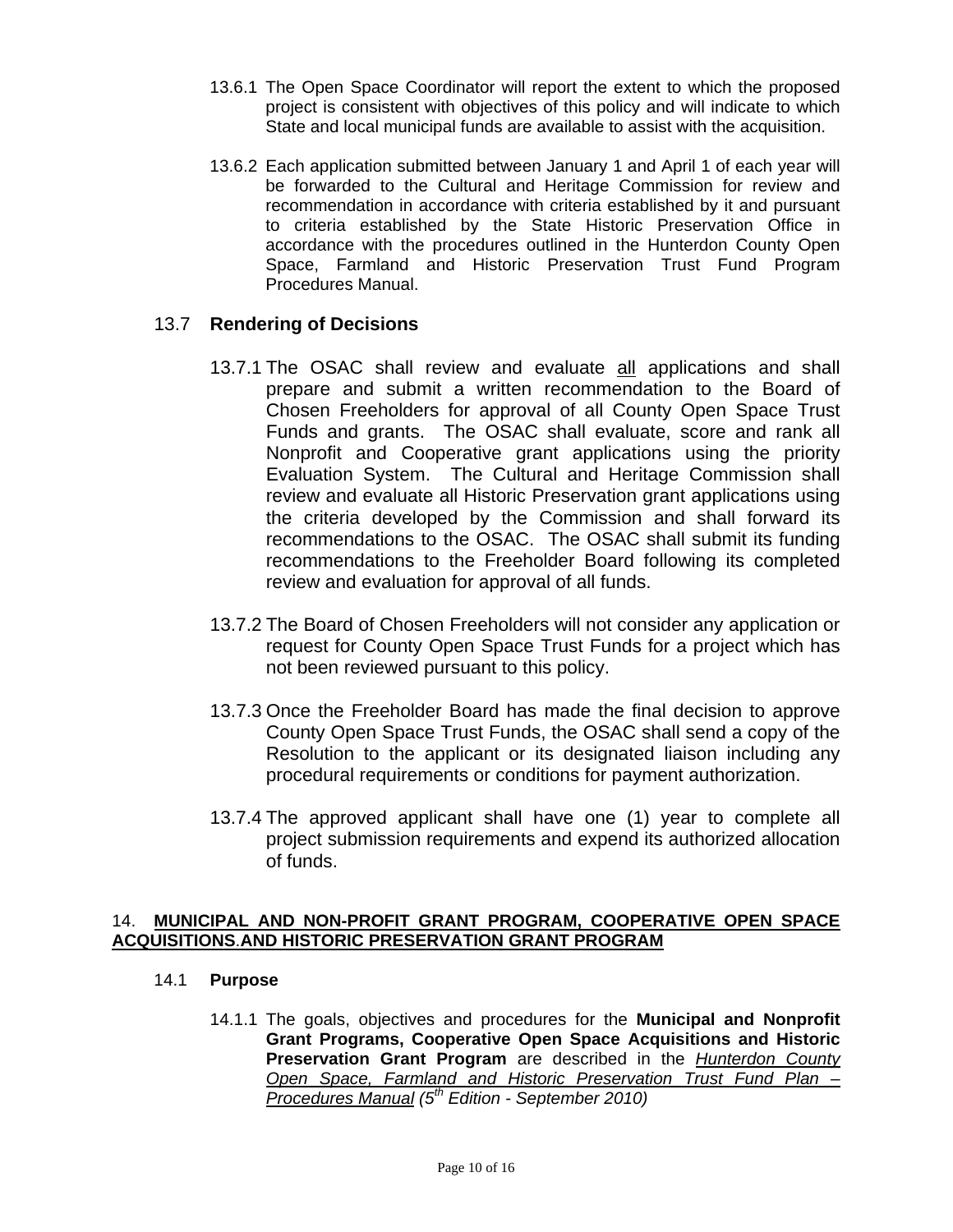- 14.1.2 **Cooperative Open Space Acquisitions** are those acquisitions made together with Hunterdon County municipalities or other non-profit organizations which share a common vision to maximize preservation.
- 14.1.3 **Extraordinary Preservation Initiative** means a municipally initiated application request submitted for preservation assistance for the purchase of land that is under intensive development pressure and which is designed by a municipality to specifically prevent a property's imminent change in use in order to achieve a stated public policy objective and regional benefit.

### 14.2 **Review, Approval and Future Changes to the Procedures Manual**

The County Open Space Advisory Committee (OSAC) shall review the Procedures Manual not less than once a year, seeking input from the Hunterdon County Board of Chosen Freeholders, County Planning Board, County Agriculture Development Board, Department of parks and Recreation, Hunterdon County Cultural and heritage Commission, the municipalities of Hunterdon County, nonprofit organizations with primary land preservation interest in Hunterdon County, and public stakeholders. Any amendments to this Manual shall be subject to Freeholder Board approval.

The Open Space Coordinator will distribute revised/updated copies of the Procedures Manual to all Municipalities and charitable conservancies in Hunterdon County.

- 14.3 The **Municipal and Nonprofit Grant Programs and the Cooperative Open Space Acquisition** program is administered by the Hunterdon County Open Space Coordinator in collaboration with the Open Space Advisory Committee. All funding allocations are subject to review and approval by the Board of Chosen **Freeholders**
- 15. **THE OPEN SPACE ADVISOYR COMMITTEE (OSAC)** is charged with: 1) implementing the Municipal and Nonprofit Grants Program; 2) with reviewing, rating and making recommendations for Cooperative Open Space Acquisitions partnerships with Hunterdon County municipalities and non-profit entities; and 3) reviewing Extraordinary Preservation Initiative applications.
	- 15.1 **Membership.** The OSAC shall consist of nine (9) voting members and two (2) alternate members appointed by the Freeholders, and four (4) ex-officio members. The Open Space Coordinator will act as its Chairperson. The appointed members and alternates are:
		- **1** One representative from the County Planning Board, to serve a one-year term;
		- **1** One representative from the Hunterdon County Agriculture Development Board, to serve a one year term;
		- **1** One representative from the Hunterdon County Parks and Recreation Advisory Board, to serve a one-year term;
		- **1** One representative from a non-profit organization which is engaged in land preservation in Hunterdon County, i.e. land trust/conservancy, to serve a two-year term;
		- **5** Five members of the public: one (1) from each of the three (3) identified geographical regions of the County of Hunterdon (shown on Appendix A) and two (2) representatives from either a borough, city and/or town. Each will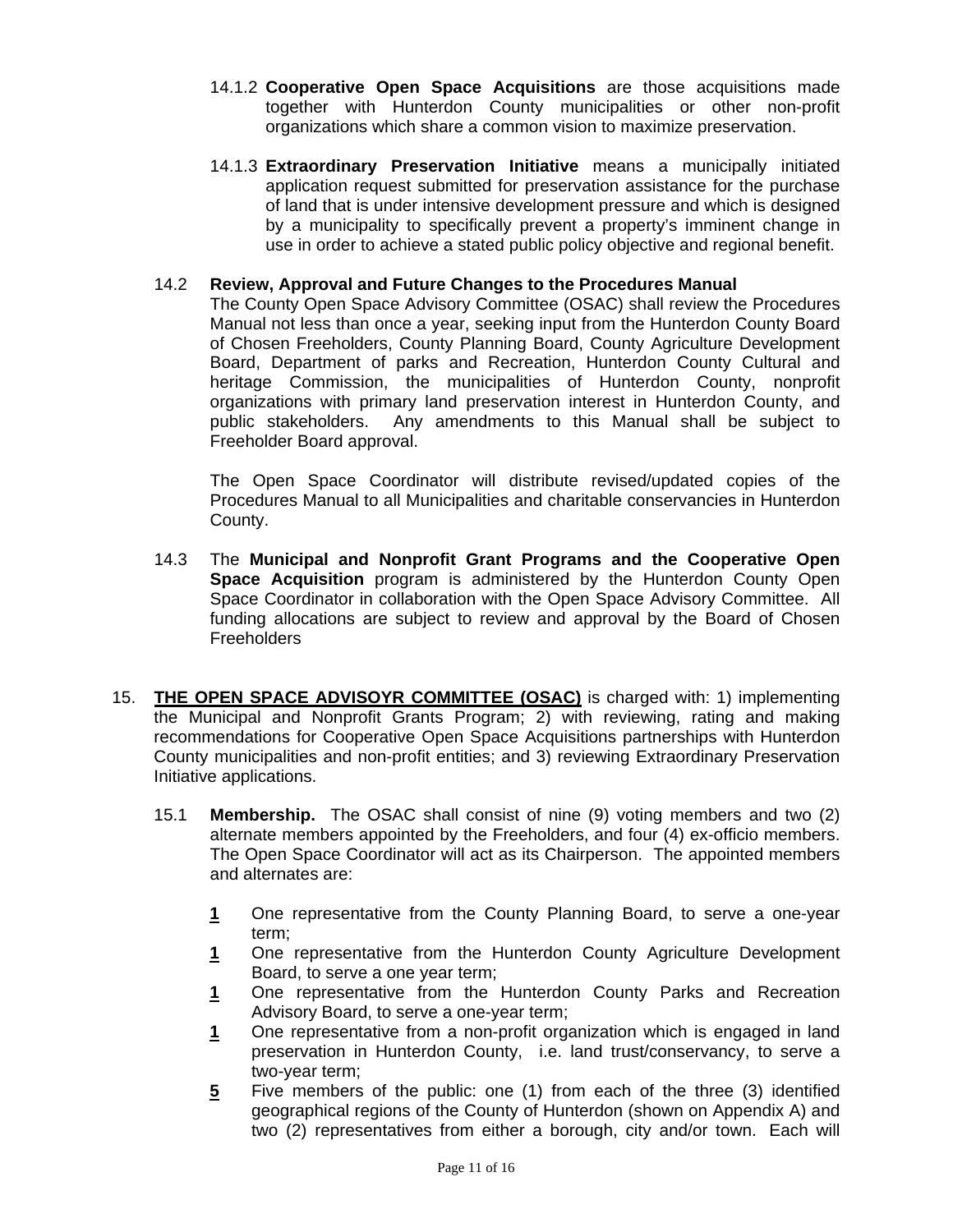each serve a three-year term. (The initial appointments shall be made: 1 for a 1-year term, 2 for 2-year terms – and 2 for 3-year terms).

**2** - Two alternate members appointed from the public, to each serve a two-year term. (The initial appointments shall be made: 1 for a 1 year term and 1 for a two year term).

No two (2) members shall be appointed from the same municipality. All appointees must be County residents. Elected municipals officials, appointed municipal planning board/board of adjustment members or staff employees, or County employees, shall not be appointed to the Committee.

Each member shall continue to serve until their successor is appointed.

The ex-officio, non-voting members of the Committee are:

- The Planning Director or their designee
- The CADB Administrator or their designee
- The Parks Director of their designee
- The Freeholder Open Space Liaison
- 15.2 **Meeting Schedule** The OSAC shall meet at least bi-monthly. Applications for the Grant Program shall be received on a rolling basis and the Committee shall schedule regular meetings to evaluate them. Historic Preservation applications will be received and evaluated once per year. Cooperative Open Space Acquisitions (COSA) will be received and evaluated once per year. The COSA evaluation meeting schedule will be determined at the conclusion of the application round (June 30). Between July and September the Committee will meet to:
	- Review COSA application requests.
	- Tour all proposed acquisitions.
	- Rank, rate, and recommend Cooperative Open Space Acquisitions to the Board of Chosen Freeholders for final approval

Appointees to the Committee must be able to make a commitment to be available for the three (3) evaluation round meetings. If a member misses two consecutive meetings (not including site visit tours) or three (3) of all annual meetings, they will be removed from the Committee.

- 15.3 **Responsibilities of the Committee** The responsibilities of the OSAC are:
	- 15.3.1 To develop policies and procedures governing the Hunterdon County Open Space Trust Fund - Municipal and Nonprofit Grants Programs and forward them to the Freeholder Board for approval.
	- 15.3.2 To review the Policies and Procedures Manual not less than once a year and submit any recommended changes to the Freeholder Board for its approval.
	- 15.3.3 To keep municipalities, nonprofit organizations, county agencies, and the public informed as to program progress, issues, and needs and seek general public input as appropriate. The Committee shall have a clearly definitive application process, application forms and instructions for both programs. The Committee will remind municipalities of the application deadlines for the COSA program at least twice a year.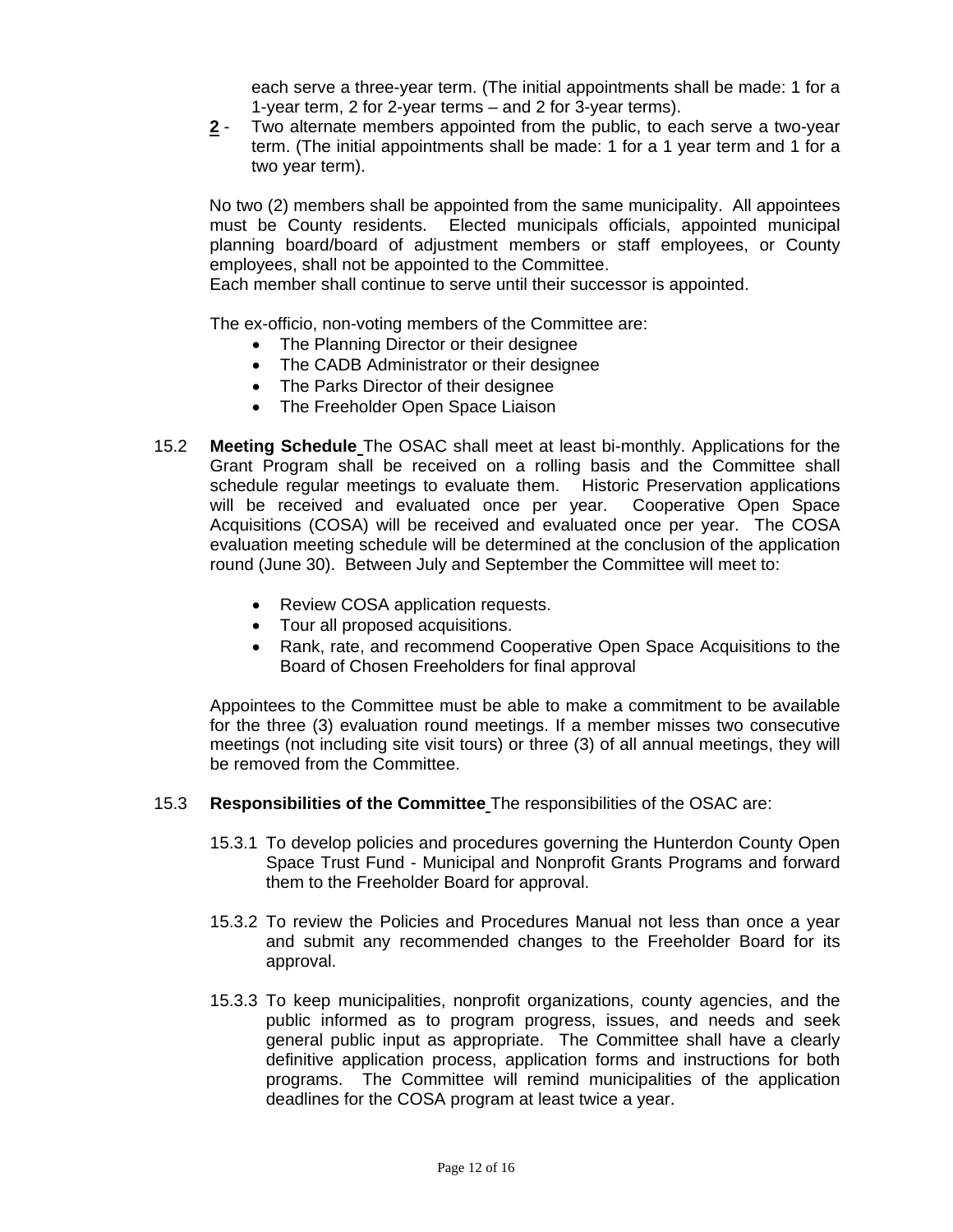- 15.3.4 To review, evaluate and make recommendations to the Freeholder Board regarding the approval of Municipal and Nonprofit Grants Program applications for Open Space Trust Fund approval. Projects shall be evaluated based upon the Evaluation criteria attached as Appendix A. All evaluations by the OSAC are recommendations and subject to Freeholder Board authorization and approval.
- 15.3.5 To evaluate Cooperative Open Space Acquisitions applications submitted during established funding rounds, to tour all proposed acquisitions and to rank, rate and recommend County participation in an acquisition to the Board of Chosen Freeholders within established time. Projects shall be evaluated based upon the Evaluation criteria attached as Appendix A.
- 15.3.6 To review, evaluate and make recommendations to the Freeholder Board regarding participation in an Extraordinary Preservation Initiatives, whether those initiatives are submitted for a grant or for a cooperative acquisition with the County. The projects shall be evaluated based upon the evaluation criteria attached as Appendix A.
- 15.3.7 To participate in the preparation of an annual summary-report to the Freeholder Board regarding the Municipal Grants Program and Nonprofit Grants Program.

16. **ROLE OF THE OPEN SPACE COORDINATOR.** The Open Space Coordinator shall serve as the chairperson of the Open Space Acquisition Advisory Committee. The Open Space Coordinator's responsibilities shall include the following:

- 16.1 Prepare all administrative documents including applications forms, Policy Manual language, informational brochures and related material, and reports, etc. for review and approval, as needed, of the OSAC.
- 16.2 Process Municipal and Nonprofit Grants Program applications, process municipal and nonprofit Cooperative Open Space Acquisition applications and present completed applications to the OSAC for review. This includes all Extraordinary Preservation Initiatives.
- 16.3 Chair all OSAC meetings and meetings of any subcommittees.
- 16.4 Prepare minutes of all OSAC meetings and meetings of any subcommittees.
- 16.5 Prepare all needed correspondence to OSAC members, other county departments, the Freeholder Board, municipalities, and nonprofit organizations.
- 16.6 Respond to questions, provide assistance and guidance to local officials and the public, and nonprofit organizations regarding open space preservation issues.
- 16.7 Maintain an inventory of all open space lands preserved in Hunterdon County, as well as areas of preservation interest identified by public and private entities engaged in land preservation in the County.
- 16.8 Prepare the annual summary-report for presentation to the Freeholder Board.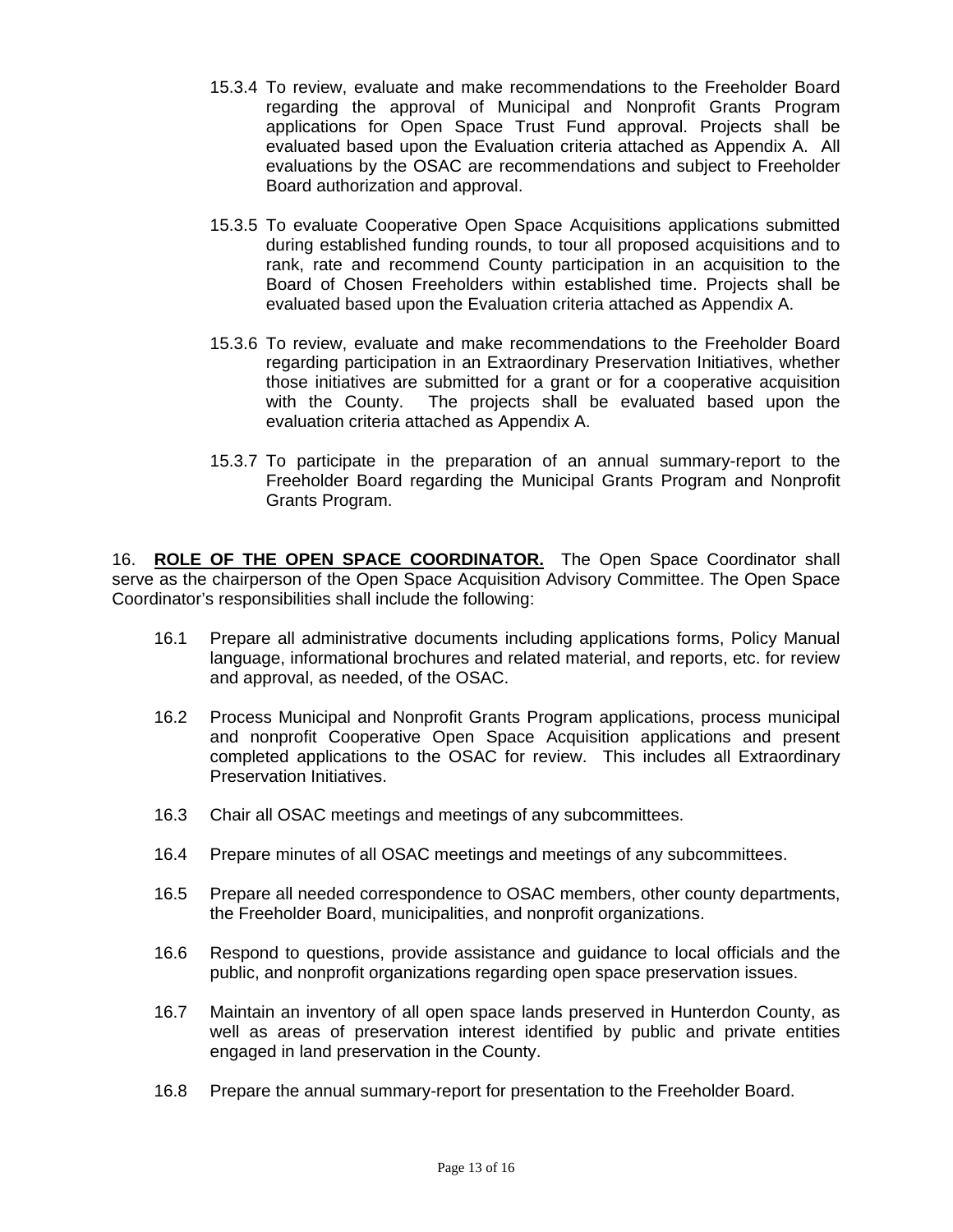16.9 Perform all other tasks related to the Municipal Grants Program and the Cooperative Acquisition Program.

## 17. **PROCEDURE**

- 17.1 **Applicant Initiation of Process**. All applications or requests for County funding must be submitted through the Open Space Coordinator. The Freeholders will not review or consider any request for County funding for a project which has not been reviewed pursuant to this procedure. The Open Space Coordinator will promptly make application forms and instructions available to municipalities and nonprofit agencies when requested. All applications must be completed and supporting information must be provided by the applicant before County funding and support will be considered for the project. The application must be considered and reviewed by the Open Space Acquisition Advisory Committee (OSAC) or the Cultural and Heritage Commission, as appropriate, and the Committee must make a recommendation before the Freeholders will consider the project.
- 17.2 **Grants**. The County will receive applications for the **Municipal and Nonprofit Grant Program** and a request to fund a grant for an **Extraordinary Preservation Initiative** at any time. Requests for **Historic Preservation** funding will be accepted between January 1 and March 31. The Open Space Coordinator and the OSAC will endeavor to review, evaluate and recommend applications within three months of a completed application being submitted. In the event of an Extraordinary Preservation Initiative the Open Space Coordinator and the OSAC will endeavor to review the application as promptly as necessary to deal with the specific situation.
- 17.3 **Cooperating Open Space Acquisitions**. The County will receive applications for Cooperative Open Space Acquisitions and all requests for County participation in Extraordinary Preservation Initiative for one annual funding round ending June 30 of each year. Eligible applicants include all 26 municipalities, and all non-profit agencies who are primarily involved with land preservation in Hunterdon County. Applicants can submit one application annually.
- 17.4 **Review for Completeness.** All applications will be submitted to the Open Space Coordinator and will be preliminarily reviewed for accuracy and completeness.
- 17.5 **Applications will include one appraisal** that includes an engineering analysis of site consultants such as steep slopes, fresh water wetlands, Category One waters, soil suitability, and highest and best use based on development potential. If the applicant is utilizing other state funding sources which require 2 appraisals, both should be submitted as part of the application. In all cases, the County reserves the right to hire an independent appraiser to corroborate the value.
- 17.6 **Applications will include a proposed management and use statement** that clearly defines the proposed role/responsibility of each partner and the intended public use.

18. **CONSIDERATION BY OSAC** Completed applications will be considered by the OSAC using an established, weighted ranking protocol including but not limited to: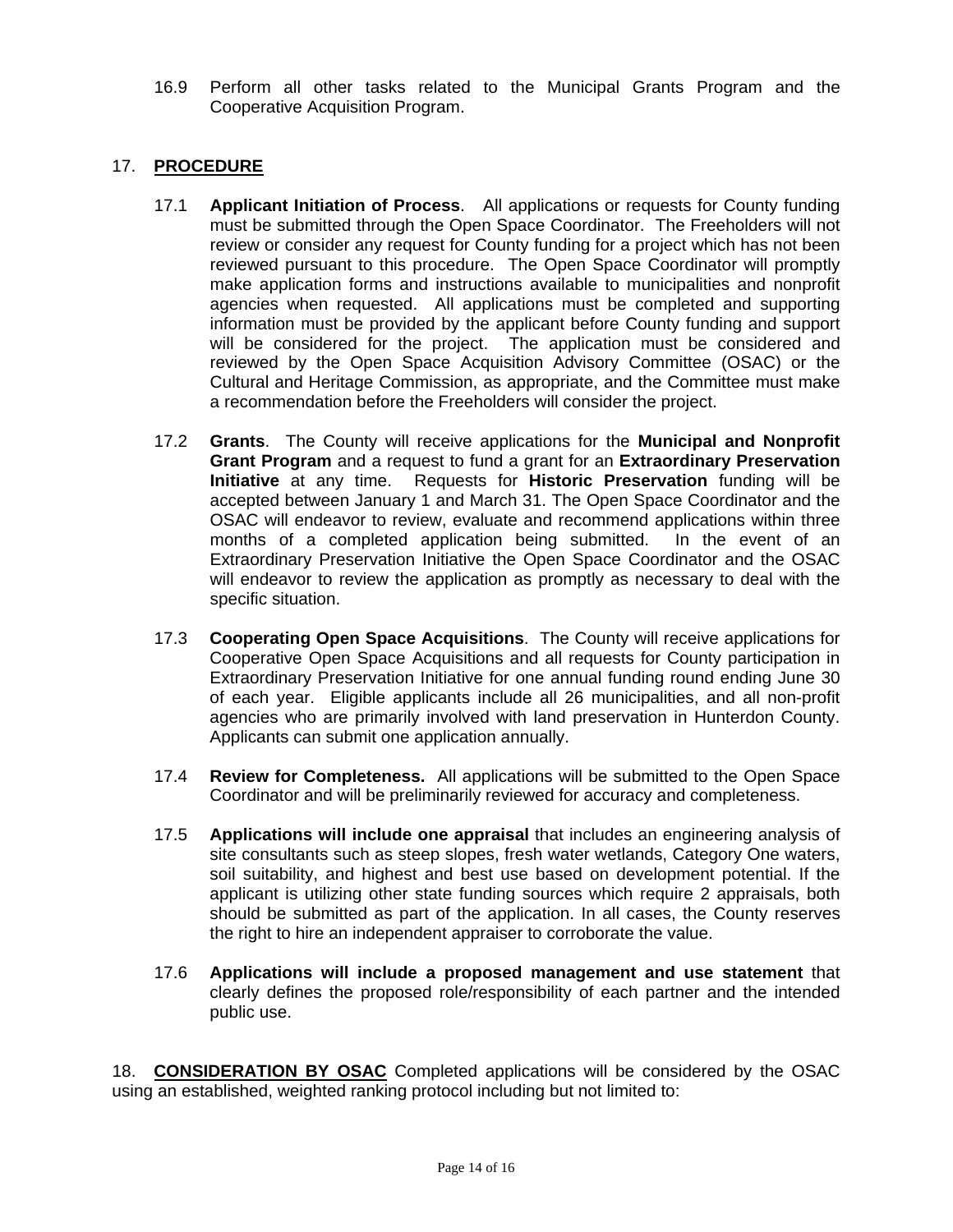- 18.1 The degree the acquisition fits into county-identified goals and objectives for land preservation;
- 18.2 Documented development pressure;
- 18.3 Regional initiatives by two or more municipalities/agencies;
- 18.4 The financial commitment of the applicant and number of partners and any other considerations included on the rating protocol; and
- 18.5 The evaluation criteria effective October 7, 2008 are set forth in Appendix A.

19. **TIME FRAMES.** Applications will be processed and reviewed within the following general time frames.

- 19.1 The Open Space Coordinator and the OSAC will endeavor to review, evaluate and recommend a **Municipal and Nonprofit Grant Program** application within three months of a completed application being submitted.
- 19.2 The Open Space Coordinator and the OSAC will endeavor to review a **Cooperative Open Space Acquisition** by September 30<sup>th</sup> each year. The Committee (OSAC) will make a recommendation to the Board of Chosen Freeholders by October  $15<sup>th</sup>$  concerning applications to be cooperatively funded for the respective rounds.
- 19.3 The Open Space Coordinator and the OSAC will endeavor to review an application to fund an **Extraordinary Preservation Initiative** as promptly as necessary to deal with the specific situation.
- 19.4 Requests for **Historic Preservation** funding will be accepted between January 1 and March 31.
- 19.5 The Board of Chosen Freeholders will determine by December 31 what cooperative acquisitions the County will financially support for each round and the level of funding.

20. **FUNDING LIMITATIONS.** Funding of applications will be categorized into the following acquisition designations:

20.1 **Municipal and Nonprofit Grant Programs**, means those applications submitted for preservation assistance that are solely identified by the municipality and/or nonprofit organization, and included in its Open Space and Recreation Plan, or a comparable plan-element of a municipal master plan, or a distinguishable preservation plan; and initiated by a municipality's governing body or organizations' Board of Trustees to achieve the entities' specified goals and objectives and individual preservation purposes.

Municipalities may use the third ballot Question allocation of funds, beginning January 1, 2010, to develop, improve and maintain municipal lands acquired for recreation and conservation purposes.

For Municipal/Non-Profit Initiatives the County may consider providing up to a maximum of 20% of the project's determined and/or eligible cost of acquisition not to exceed more than \$500,000 in County cooperative assistance.